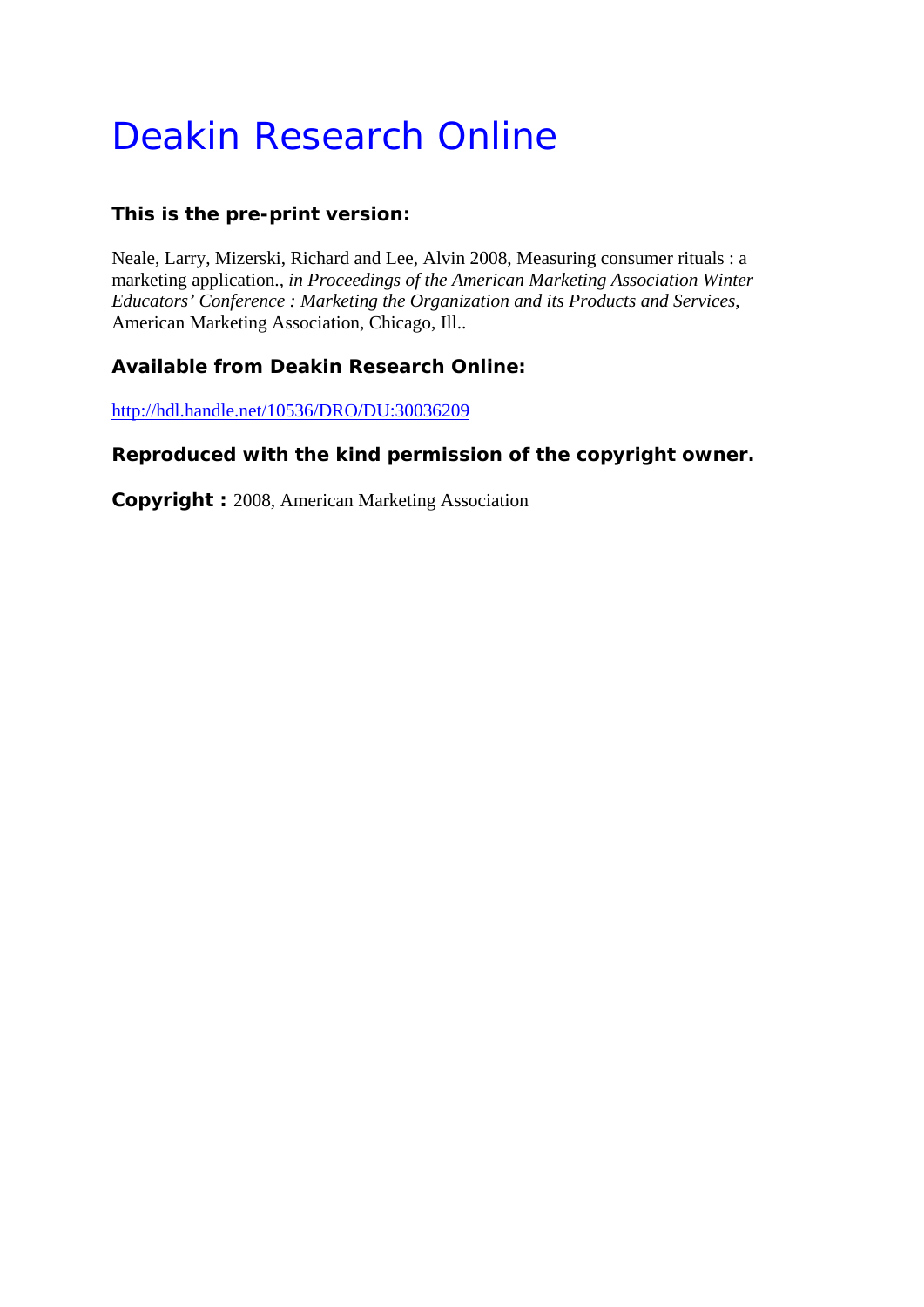#### **Measuring Consumer Rituals: A Marketing Application**

# **Larry Neale, The University of Western Australia Richard Mizerski, The University of Western Australia Alvin Lee, The University of Western Australia**

#### **Abstract**

Rituals are an important part of society, and are a frequent topic of investigation among sociologists and anthropologists. Although researchers have previously investigated ritual, this paper is the first to generate a scale to measure consumption ritual. This study uses a sample of 651 attendees at an Australian Football League game to explore ritual behavior, define the gameday rituals observed, and design a scale to measure consumption ritual. As a newly generated construct, Australian football sports fan ritual has two dimensions – personal and social rituals. For academic researchers, the findings help establish the role of ritual in consumption and the possibility of marketers to generate ritualistic activities to enhance sales. Future research opportunities in other product categories are also discussed.

# **Previous Research**

The roots of rituals lie in religion, yet rituals are pervasive in today's society, even secular Western society (Arnould and Thompson 2005; Moore and Myerhoff 1977). Belk, Wallendorf and Sherry (1989) contend that in contemporary society the sacred and profane are less distinct. Religion is secularized, and the secular is sacralized, with marketing shaping the process (Otnes and Scott 1996).

As a result of this secularization, there are examples of human rituals in obvious places such as religious ceremonies, political conventions and weddings, and the less obvious such as maternity hospitals, gift giving and at dinner tables on secular holidays such as Thanksgiving Day in the USA. Ancient Chinese philosopher Hsün Tzu stressed the importance of ritual in society when he wrote "those who do not follow and find satisfaction in rites may be called people without direction" (Hsün Tzu, translated by Watson 1967 p. 95). Ritual provides identity and solidarity, and is one of the oldest human activities. Ritual may be as important as eating,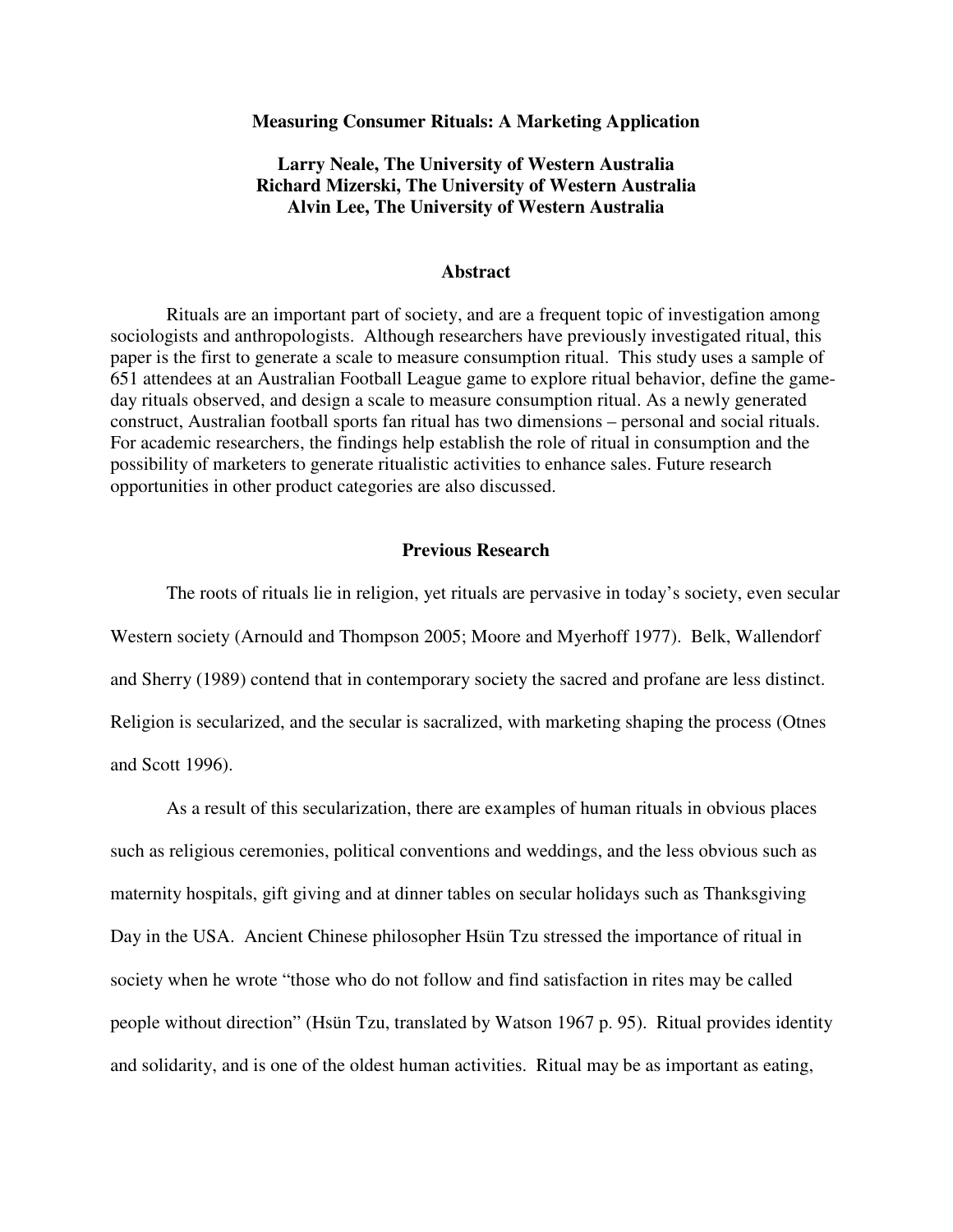sex and shelter (Grimes 1996). By studying ritual, societal behavior often becomes more understandable and explainable (Wilson 1954).

#### **Defining Consumer Ritual**

The terms rite and ritual are used widely throughout literature, and have varied meanings and definitions, usually in the practice of religious activities (Grimes 1996). Most researchers, however, subscribe to Wilson's view whereby studying a culture's rituals can lead to a better understanding of its belief systems (Davis-Floyd 1996; Turner 1969).

While it is difficult to pinpoint a single definition or conceptualization of ritual, there are common themes that run through most of the definitions such as behavioral repetition, symbolism and behavior (Davis-Floyd 1996; Rappaport 1999; Winn 1996). In his study applying grooming rituals to modern consumer behavior, Rook (1985) notes that most definitions centre on the role ritual plays in religion, which is less useful in the marketing context. Rook's (1985, p. 252) definition of ritual incorporates both religious and non-religious behaviors and forms the basis for the use of ritual used in this paper.

*"…a type of expressive, symbolic activity constructed of multiple behaviors that occur in a fixed, episodic sequence, and that tend to be repeated over time. Ritual behavior is dramatically scripted and acted out and is performed with formality, seriousness, and inner intensity."* 

However, Blanchard (1988) argues that ritual must have explicit religious ends, and finds the concept of secular ritual meaningless since almost every behavior in everyday life from brushing teeth to taking the dog for a walk could then be considered rituals. Therefore, it is important to differentiate ritual behavior from habit. Whereas rituals and habits share the common ground of repetition of an event over time, they differ in at least five ways. First, rituals are a repetition of a fixed sequence of multiple behaviors over time (Rook 1985). Second, rituals contain artifacts and symbolism that are taken seriously by the ritualistic consumer (Rook 1985),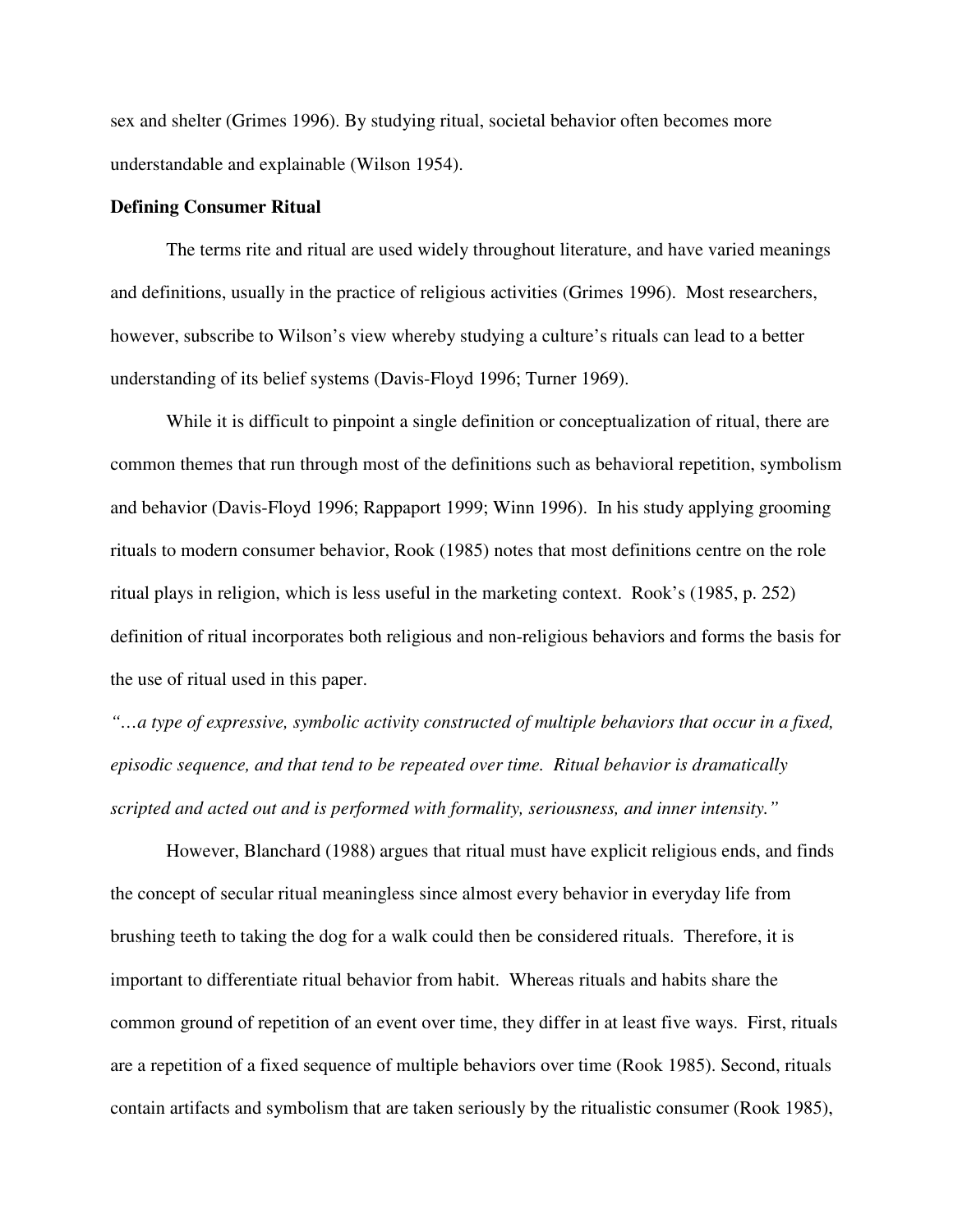and are performed (Moore and Myerhoff 1977) with a sense of formality (Rappaport 1996). Third, a higher level of consumer involvement distinguishes ritual from habit (Celsi and Olson 1988; Tetreault and Kleine 1990). Fourth, ritualistic behavior appears to stimulate a higher level of affective response than does habitual behavior (Warner 1959). Last, rituals are ordered, have a beginning, middle and end (Moore and Myerhoff 1977), and tend to be less amenable to modification or extinction than habits (Kertzer 1988; La Fontaine 1985).

Behavior is a key of Rook's definition, as with the others noted earlier. Rituals are laced with emotion, symbolism and even cognition, but rituals must be performed (Ibrahim 1988; Malley and Barrett 2003) – either individually or in a group. Ritual and behavior go hand in hand. Indeed, the ritualization of the consumptive experience may better explain some purchase behavior than attitudinal variables such as identification or motivation (Park 1999).

### **Theoretical Framework**

Driver's (1996) theory of ritual is more functionally based than Rook's definition (Treise et al. 1999) and suggests that rituals provide three "gifts" to society; order, the experience of community and individual transformation. Advertising agency BBDO Worldwide recently collected responses from 5000 people in 26 countries on their daily ritual behaviors. They found that people of all cultures engaged in similar rituals every day, although the content and meaning of the ritual differed (Brady 2007).

According to social identity theory (Tajfel and Turner 1985), an individual's self concept is composed of their social identity and a personal identity. In the same way, the rituals that people perform can be either personal or social. Depersonalization is the term used in social psychology to describe an individual's shift in focus from their personal identity to their social identity (Banaji and Prentice 1994). The consequences of depersonalization are that people tend to behave as group members rather than as individuals. Marshall (2002) proposes that public (or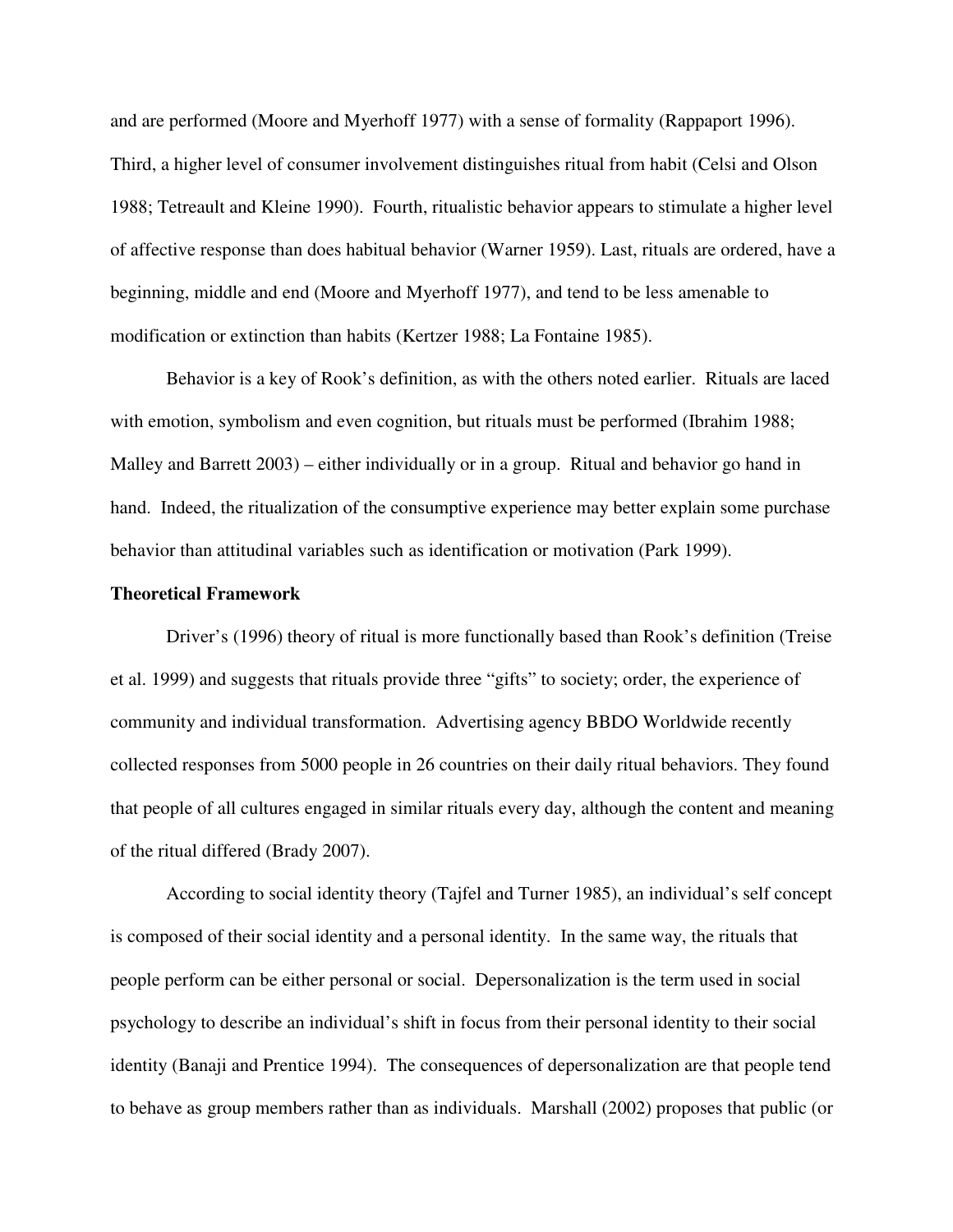social) rituals are more likely to produce belonging and belief than personal rituals. If this is the case, social rituals will have more influence on attendance and commitment than personal rituals. The objective of this research is to find if consumption rituals can be measured, and if they can, are there different dimensions of consumer ritual?

#### **Developing a Scale to Measure Ritual**

What is common among previous studies of ritual is that none have attempted to measure ritual to determine the level of 'rituality' an individual exhibits – either in a religious or nonreligious context. This is perhaps due the complexity of the ritual construct, and the almost unlimited multitude of rituals available to be performed. Rituals consist of a wide range of actions that vary from social and public displays, to extremely private behaviors (Gainer 1995). What was needed was a context within which opportunities for social and personal ritual behavior are prevalent and measurable. Professional sporting contests provide such a context.

Sport mirrors society (Eitzen 1999) and often has a mass fanatical appeal matched perhaps only by religion. Qualities such as mystique, tradition, nostalgia and cultural fixation are common to both (Frey and Eitzen 1991). Lipsyte called sport "the single most influential currency of mass communication in the world, sport cuts right through the differences of age, education, language, gender, and social and economic status, all those differences that tend to divide us" (Lipsyte, 1977 as cited in Meenaghan and O'Sullivan 1999 p. 245). Economically, the worldwide impact of sport is growing, and there is a corresponding increase in social and cultural prominence (Pitts and Stotlar 2002).

The scale in this study was developed followed Churchill's (1979) guidelines. Based on the findings in the literature review, this study proposes a two-dimensional construct of ritual comprised of social rituals and personal rituals. Social rituals are those performed either in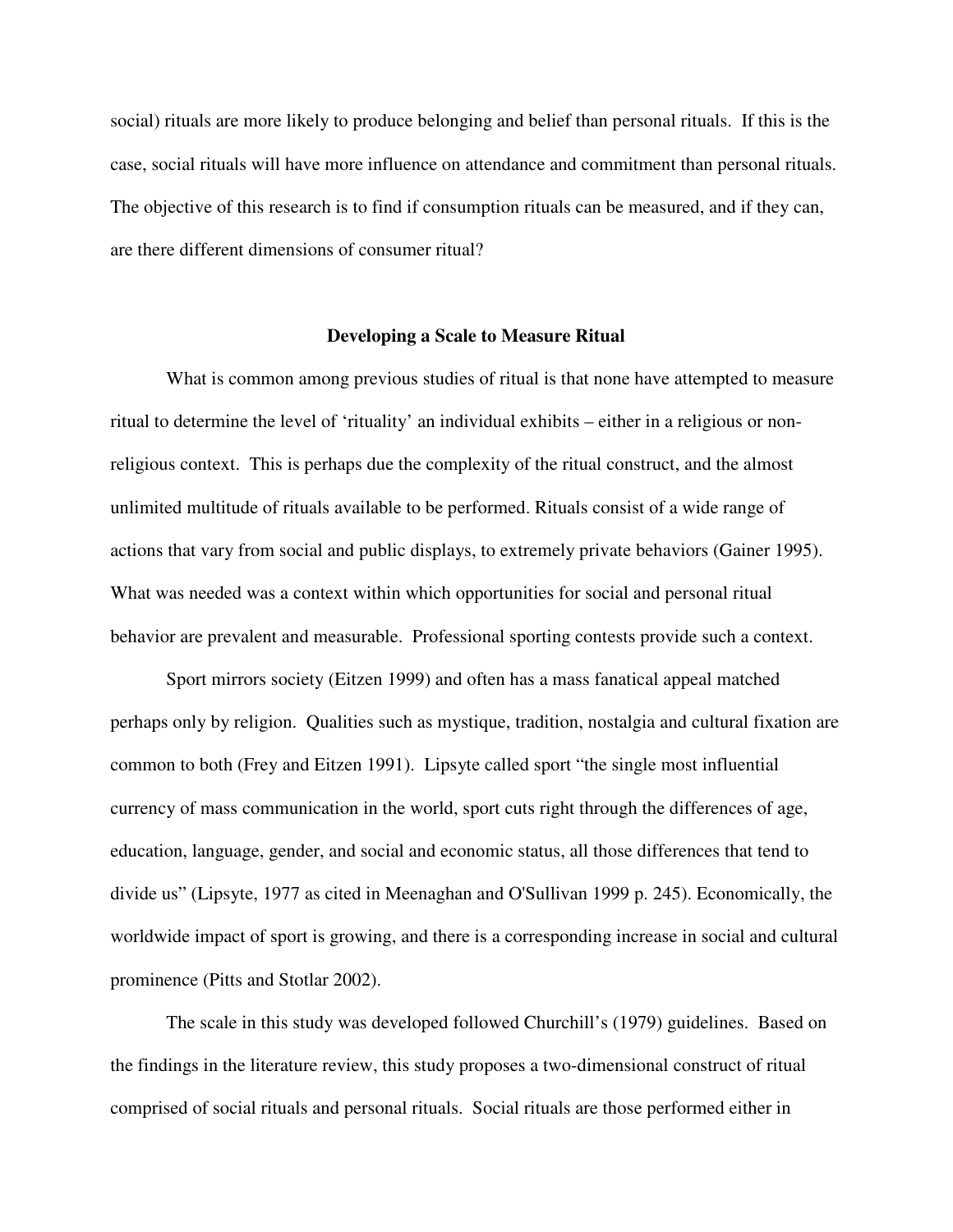groups, or with the purpose of involving others in the ritual. Personal rituals are performed individually and may be observable by others. To address myriad fan related behaviors the researchers generated a list of sample items that covered the majority of rituals performed.

#### **Generating Sample Items**

Sample items came from a four-step process; observing fans at professional football games, reviewing previous academic studies involving sports fans, interviewing sport marketing practitioners and consulting sport marketing academics. Gibson, Willming and Holdnak (2002) identified some of the rituals football fans performed on game day in college sports in the United States. Their list includes tailgating, wearing team colors, wearing team merchandise and staying until the game is finished regardless of the score. James, Breezeel and Ross (2001) studied tailgating at football games at the University of Illinois and found that tailgating (before or after the game) was integral to the overall game day experience. Ritual absorbs "behavioral latitude" (Arnould 2001), so behavior such as yelling abusive words at a football umpire from the safety of the stadium seats, that would be unacceptable in general day-to-day life, is an accepted spectator ritual at a game. This original list of rituals was circulated to four sport marketing academics for their input. Then, interviews with three sport marketing practitioners resulted in refining and adding to the items.

Some of the items that resulted from consultation with academics and practitioners included, wearing the colors of your favorite team and wearing official merchandise may be distinct rituals. They were separated in later use. Tailgating, while popular in the United States, is not widely practiced in Australia. However, the concept of gathering socially before a game was believed to be common to all professional sports in all countries. Some of the rituals may be common to both spectators and athletes such as eating the same pre-game meal for each game, or wearing a lucky charm. Both were included in the initial list. Some academics wondered whether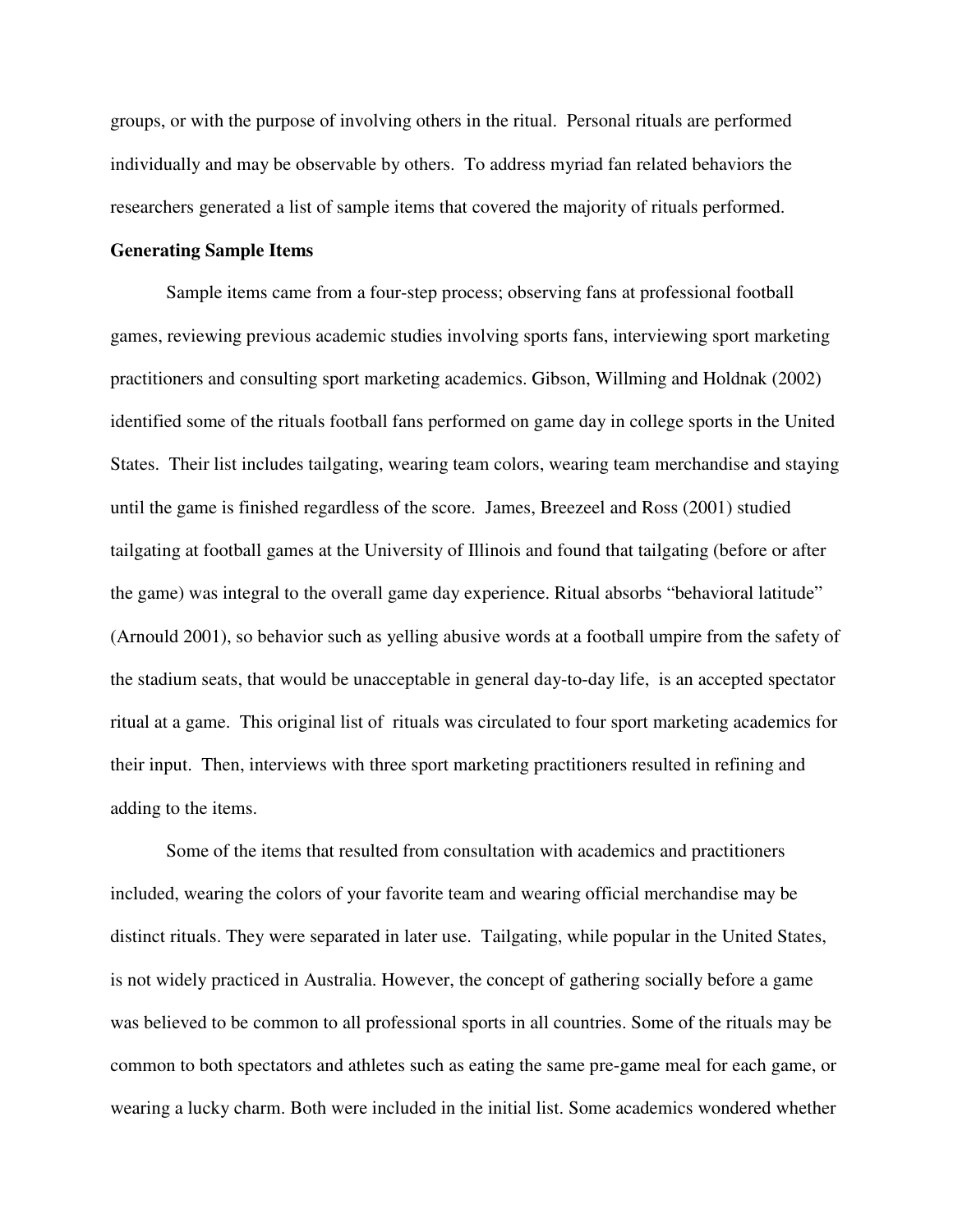yelling or shouting at different groups (such as umpires or other fans) might be separate and distinct rituals, so three shouting rituals were included. For club events, singing the team song was a common inclusion with all academics and practitioners, and for international events, this transferred to singing the national anthem. While not constructive, fighting with others and streaking (removing clothes and running across the field) were common, although not regular, occurrences across the world. Praying for team success may be planned, spontaneous, individual or performed in groups, so these behaviors were separated.

## **The Challenge of Frequency**

Simply asking attendees at sporting events if they ever perform these rituals, however, is problematic. Frequent attendees are afforded more opportunities to perform the rituals, which could potentially strengthen the relationship between ritual and behavioral outcomes such as attendance. To address this issue, a two part "game day frequency" scale was devised. Respondents are asked first if they have ever performed the ritual on a game day, and then asked how often. This method provides an ordinal measure of game day ritual frequency using the rituals as indicators of the ritual construct. There are four questions to ask to determine if these indicators are formative or reflective (Jarvis et al. 2003): What is the direction of causality? Do the indicators share a common theme? Are the indicators expected to co-vary? Can you drop an indicator without changing the conceptual domain of the construct? The direction of causality is from construct to measure, the indicators share a common theme and are expected to co-vary, and dropping one of the indicators does not alter the overall concept of the construct. Therefore the ritual construct has reflective indicators.

#### **Purifying the Measure**

Pre-test questionnaires were distributed and collected in two student classes at different Australian universities. One sample (N=112) came from an undergraduate level Marketing class,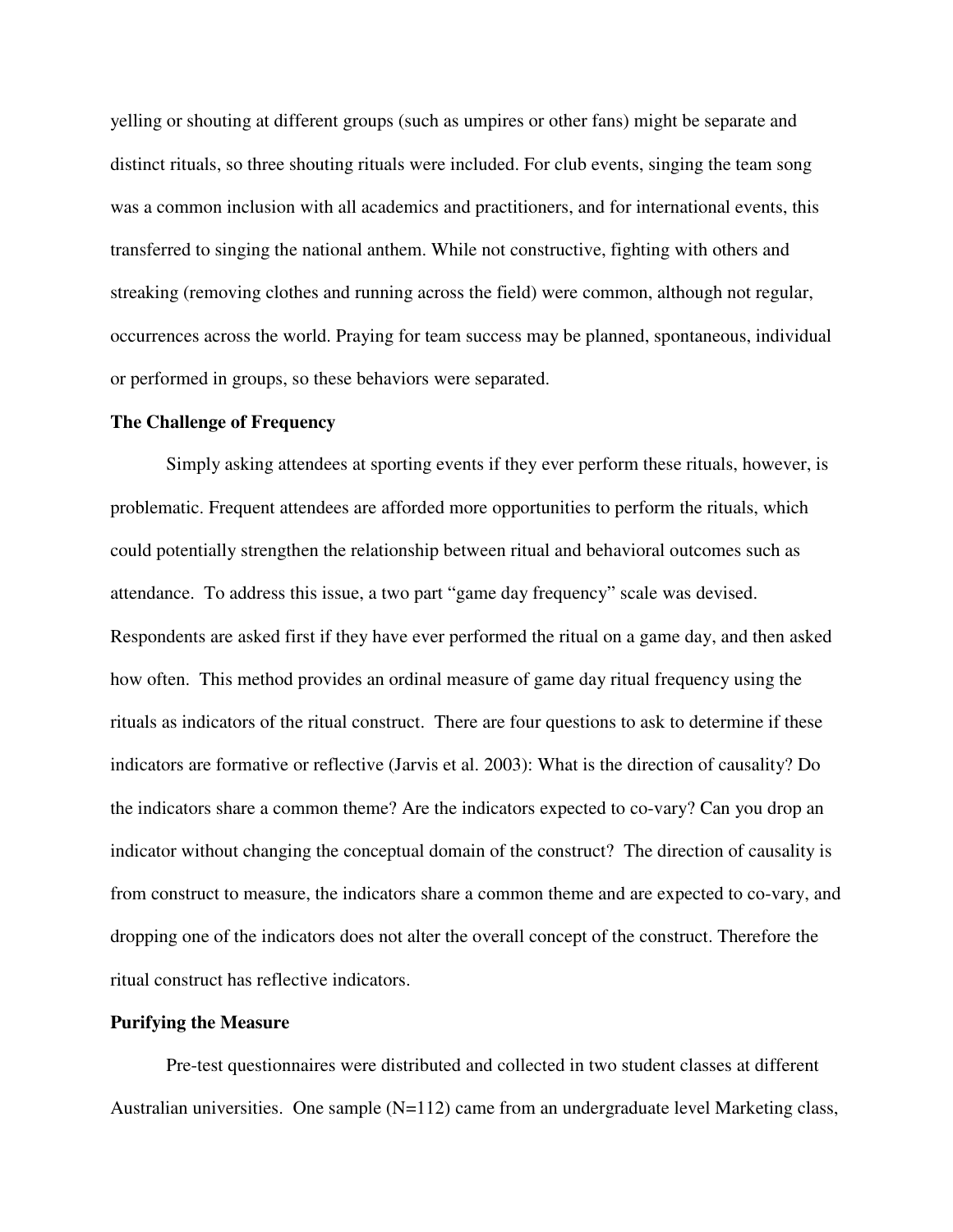and the other (N=41) came from a postgraduate class in Sport Management. These samples provided a combined pre-test sample size of 153. For each of the 18 rituals, the students were asked two questions. On those days when you attend a sporting event as a spectator, how often do you perform this behavior? If you perform this behavior, please indicate how effective you believe it is for helping your team win. This second question links the respondent's game day behavior with superstition and was derived from Buhrmann, Brown and Zaugg's (1982) study of the superstitious beliefs of basketball players. Construct validity requires verifying that these 18 rituals measured ritual behavior. To accomplish this, superstition was used a complementary construct. The repeat nature and formality of superstitious behavior dictates that if respondents are behaving superstitiously, then they are also exhibiting ritualistic behavior. Superstition is a sub-set of ritual, so if superstition is found, so is ritual.

To afford students the opportunity to indicate rituals other than the 18 listed, they were also asked to describe any other activities they engage in either before, during or immediately after attending a game as a spectator. The result of a scatterplot shown in Figure 1, reveals superstition exists in the sample, therefore ritual is present as well. The total number of rituals students performed was plotted against the perceived effectiveness of the rituals, each being measured on a 5 point scale (1, not at all effective – 5, very effective). If students believed their rituals had no effect on their team winning, the points should be clustered around the straight line. Almost all data points, however, are above the line, and increasing with distance from the line as more rituals are performed.

#### **Take in Figure 1 about here**

Some of the rituals may actually have a beneficial effect on a team's performance, such as wearing team colors or singing the club song. However, other rituals such as wearing a lucky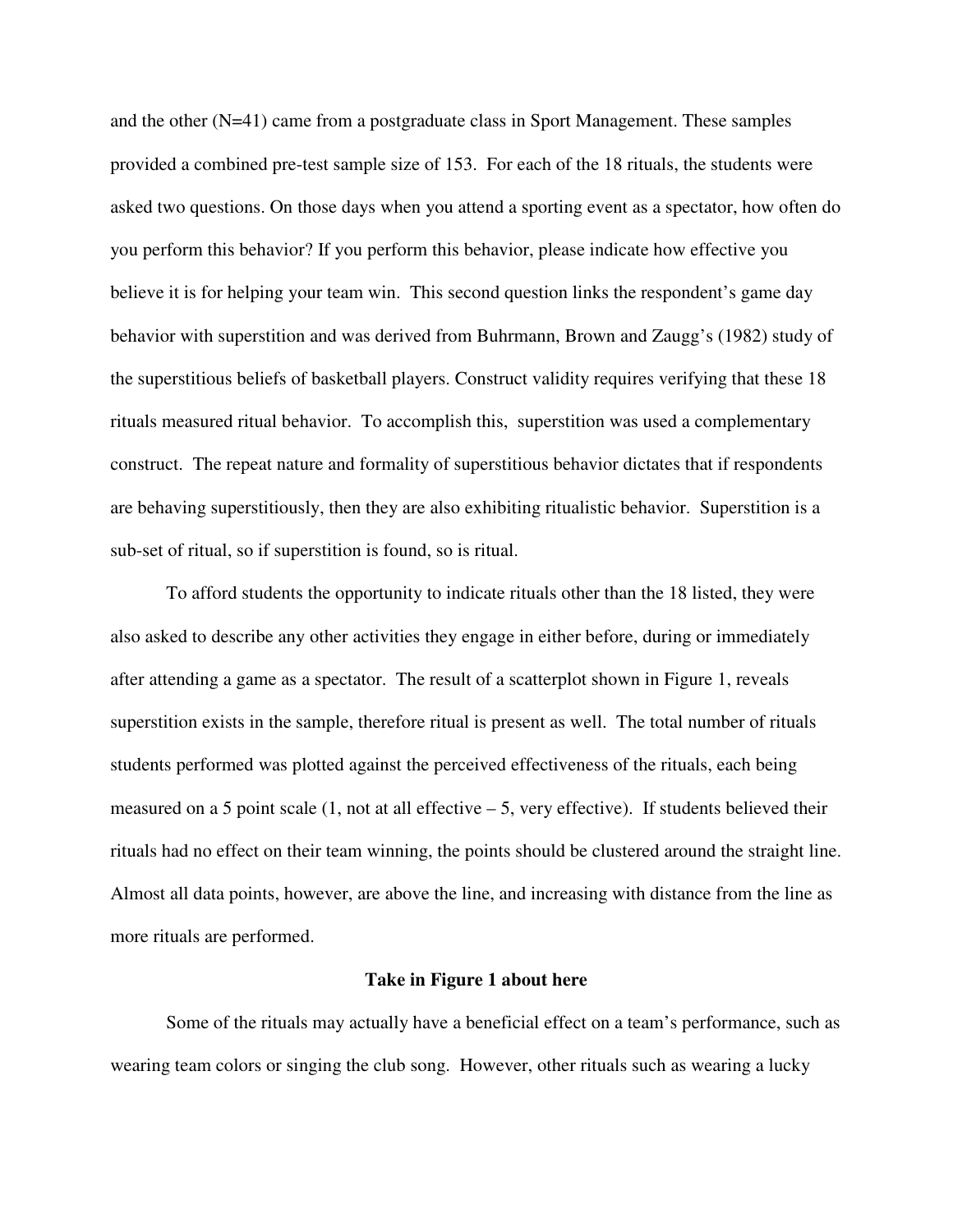charm or attending a social event after the game have no effect on team performance and constitute superstitious behaviors.

The most popular game day ritual was wearing team colors (73.2% had performed this at least once) closely followed by singing the club song (70.6%). Only 6.5% of respondents had ever prayed in a group setting for team success. The individual and group pray categories are combined into an overall pray item for the main data collection. The pre-game meal ritual was removed from the scale. Respondents were confused by the question. The amended list of rituals that comprise the overall game day ritual is provided in Table 1.

# **Take in Table 1 about here**

# **Second Pre-test**

A game of the Australian Football League (AFL) was the setting used to test the ritual scale. The AFL is a 16 team competition with the highest media rights, attendances and participation levels of any sport in Australia. The modified questionnaire was pre-tested for a second time on 39 respondents at a Fremantle Dockers home game against the North Melbourne Kangaroos at Subiaco Oval in July, 2004. Questionnaires were distributed to attendees before the game started. Once completed, the researcher collected the questionnaires, gave the respondent a Fremantle Dockers hat as a thank you, de-briefed the respondent and asked further questions about the survey instrument. None of the pre-test respondents indicated problems with the wording of the questionnaire, and all questionnaires were completed within 12 minutes. The results from this second pre-test showed that no further changes were needed to the final survey instrument.

#### **Collecting Data**

Data were collected at a Fremantle home game at Subiaco Oval in the AFL. Eight research assistants were stationed just inside four roughly equidistant gates in an attempt to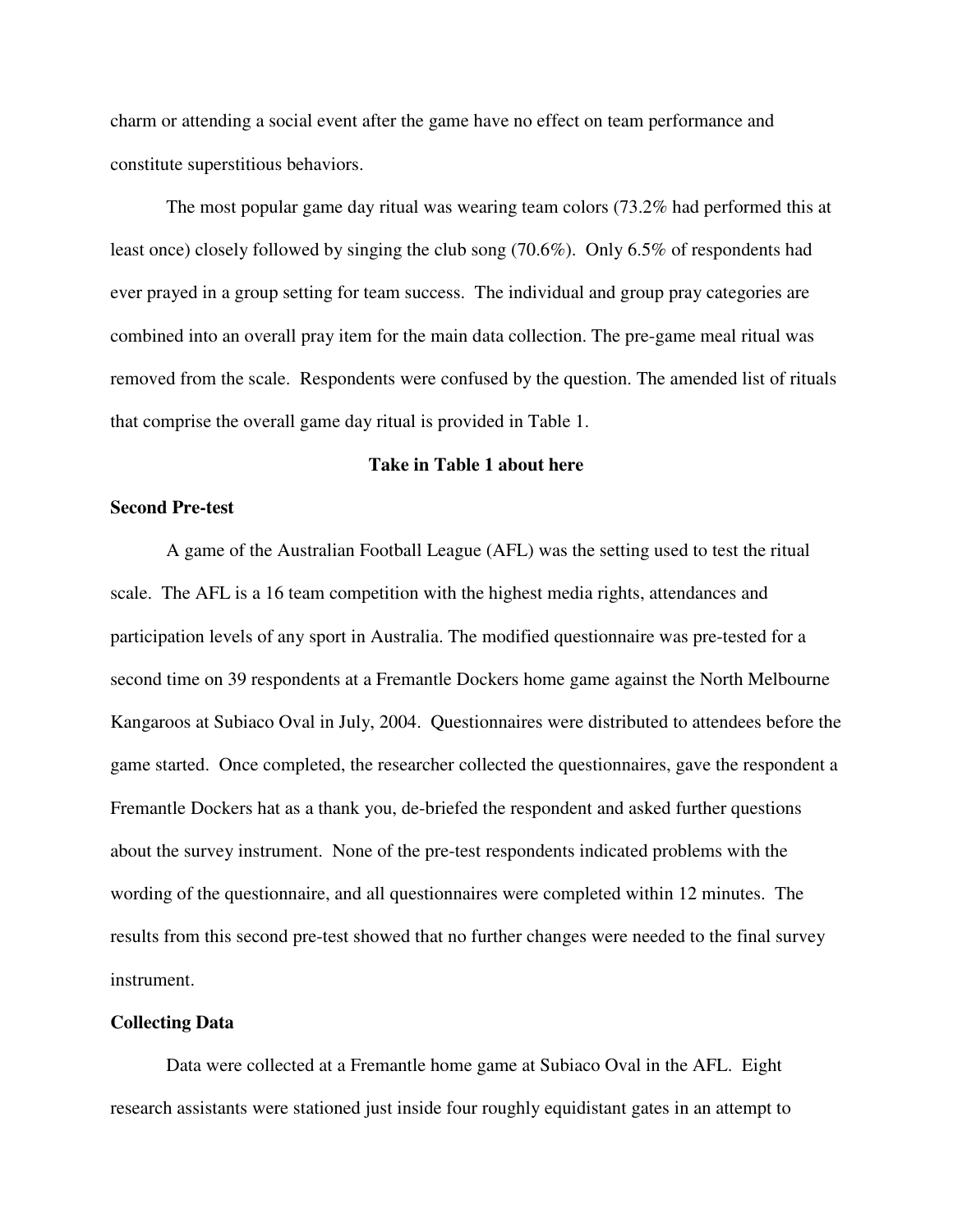gather data from both members and non-members. The research assistants handed out 820 selfcompleted paper questionnaires to patrons as they entered the stadium.

To randomize the sample, the assistants were instructed to approach every fourth individual or group, with further instructions not to give the questionnaire to more than one person in any group. The respondents could either complete the questionnaire on the spot, or return the questionnaire to the same location before the end of the three-quarter time break. A total of 651 completed questionnaires were returned for a response rate of 79%. This response, from a game day attendance of 35,037 corresponds to 1.8% of the overall crowd. A small incentive (cap in team colors) was given to respondents as they returned their completed questionnaire to the research assistant. The number of refusals was low.

#### **The Sample**

The sample was 55% male, with an average age of 38.1 years. The gender split of the sample compares favorably with the overall gender split of AFL games in Perth of 57.6% (Megalogenis 2004). Approximately 61% of the respondents were members of the Fremantle Football Club, and of those members, 94% purchased season tickets. The Fremantle Football Club reports that during most home games, 65% of the attendees are Fremantle members. The sample profile appears to indicate that the sample is similar to the attendee population.

Ninety seven percent of attendees report performing at least one ritual on game day. Wearing team colors to a game is the most frequent ritual performed (86%), followed by singing the club song (80%) and purchasing team merchandise (62%). Twenty-two percent of respondents report individually praying for team success, only 2.5% of respondents report ever having a physical fight with other attendees on game day, and 4.5% report exposing parts of their body that they would normally keep covered.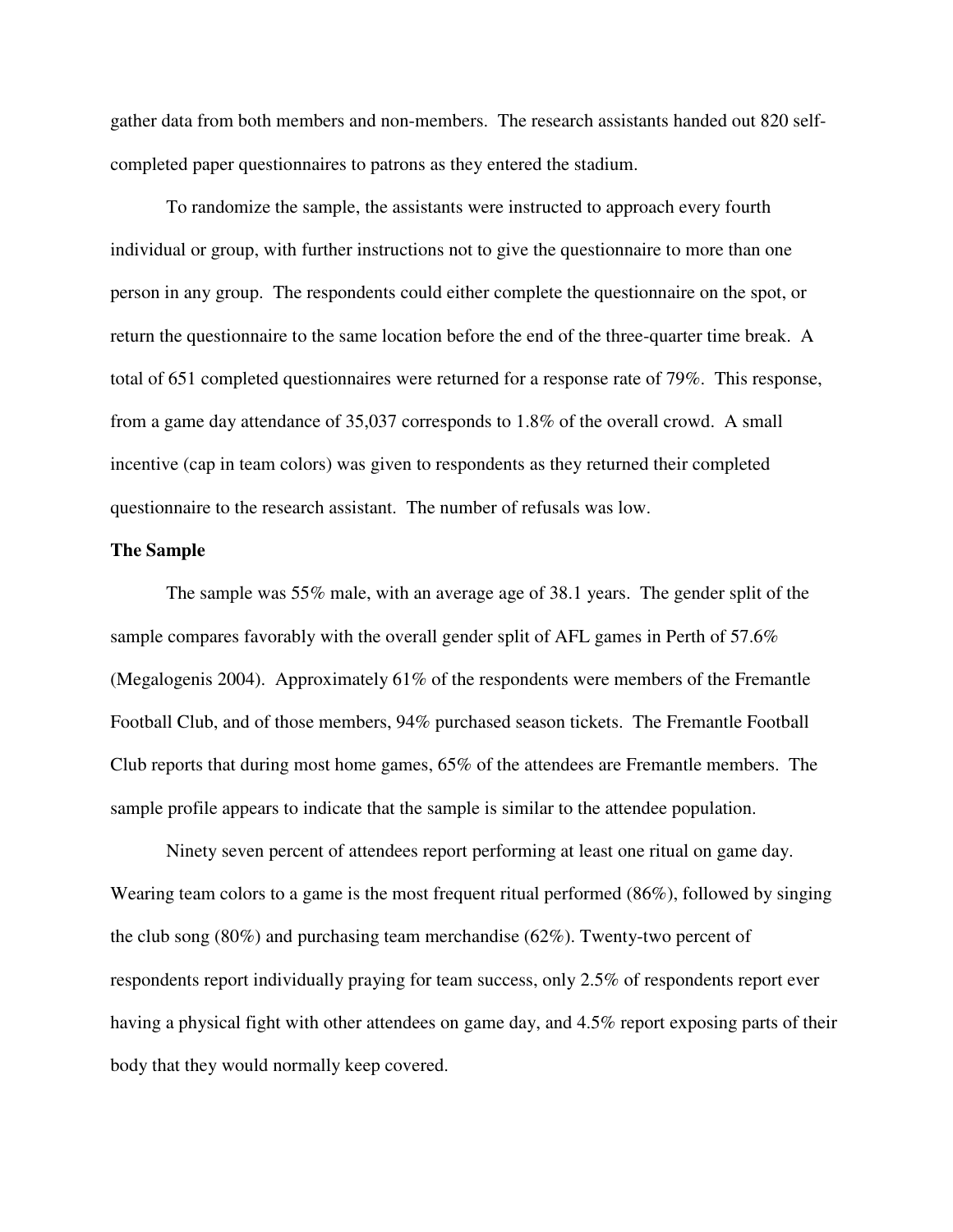#### **Cleaning the Data**

Data cleaning is a mixture of judgment and process to arrive at a dataset that can be used with multiple analyses with a minimum of bias. From the initial dataset the researcher checked outliers and removed a handful of cases that were predominantly missing responses. The result of data cleaning provided a mostly complete dataset of 643 responses. To maintain the integrity of the analysis and underlying factor structure, the researcher removed those variables where less than 5% of attendees reported performing the ritual at least once. Only 4.5% of attendees reported ever exposing their body while at a game, and only 2.5% reported fighting with other attendees, so these two items were removed from the list.

Additionally, the three items that measured arguing at a game (arguing with umpires, players or other attendees) were removed. Arguing was deemed to be too simplistic (i.e. not requiring multiple behaviors), non-sequential, functional rather than symbolic and subsequent reflection revealed that the various forms of arguing did not fit the definition of ritual.

Also, there was a very high correlation (0.91) between wearing the team uniform and wearing team colors, so wearing the team uniform was removed as it was redundant. Given the ritual construct has reflective indicators; low communalities (below 0.2) required removing two further variables (attending a social event and participating in the sport at half-time) which left a list of eight game day rituals. The dataset was randomly split to accommodate both exploratory and confirmatory analyses leaving two datasets, each with over 300 cases.

#### **Analysis**

Inspection of the correlation matrix revealed nine correlations above 0.3, which along with a significant Bartlett test of sphericity ( $X^2 = 455.7$ , 28 df, p<0.001) and a KMO measure of sampling adequacy of 0.731 indicates sufficient correlations exist in the dataset to validate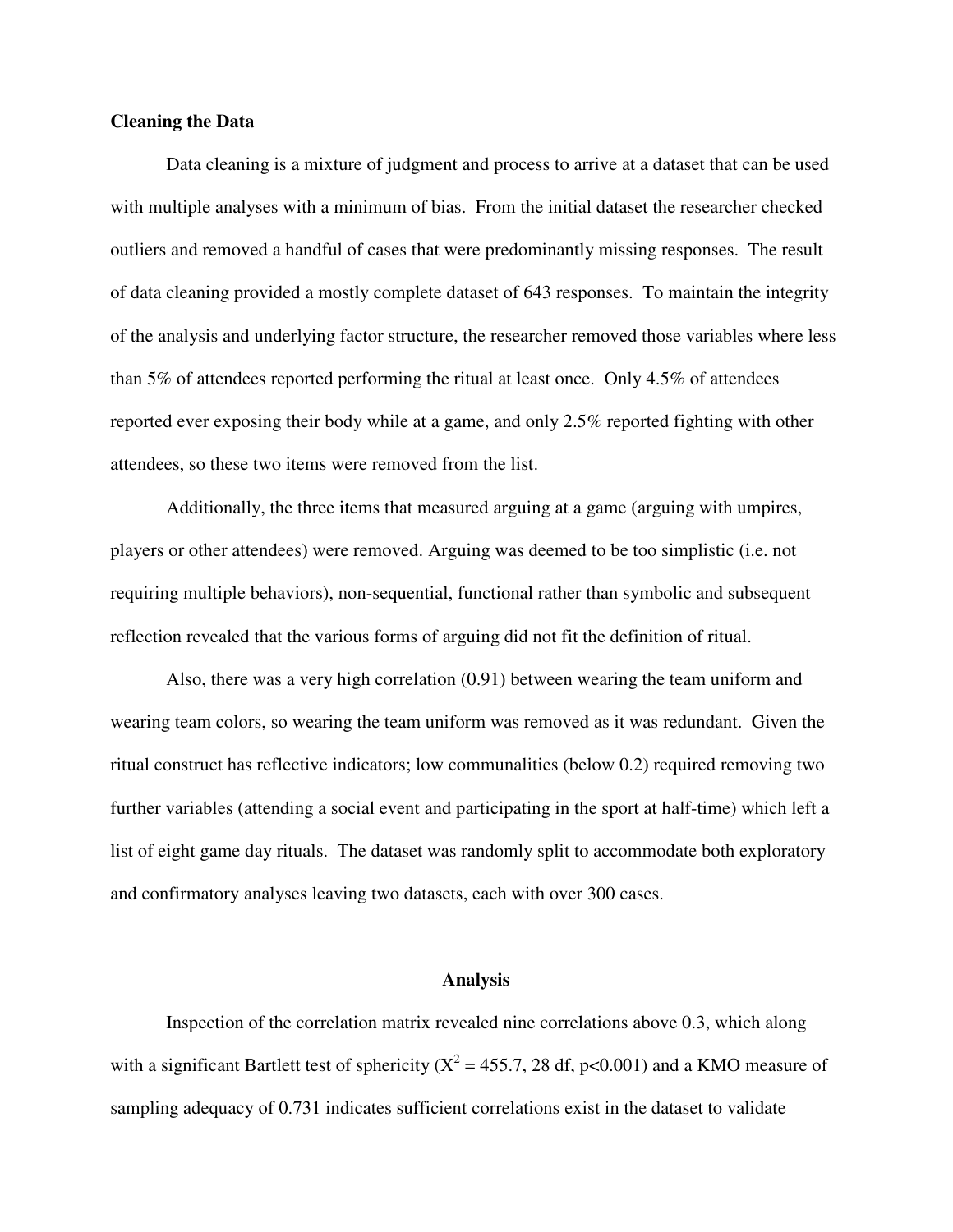applying factor analysis (Hair et al. 2006). Principal axis factoring was used along with Direct Oblimin rotation. Direct Oblimin is the rotation technique best suited to obtaining multiple factors with theoretically correlated constructs (Hair et al. 2006). The scree plot indicated two underlying factors with Eigenvalues over 1. The pattern matrix indicates the dimensions of this two-factor structure as shown in Table 2 and explains 52% of the variance in the data. Values below 0.3 in the pattern matrix were suppressed for clarity.

#### **Take in Table 2 about here**

The first five rituals representing factor 1 are all observable social rituals that involve many participants or observers. The remaining three rituals in factor 2 are personal, and tend to be more private. Therefore, factor 1 is labeled Social Ritual, and factor 2 as Personal Ritual. The next step was to validate these factors using confirmatory factor analysis with structural equation modeling (SEM) with the AMOS software package (Arbuckle and Wothke 1999).

## **Missing Data**

SEM does not deal well with missing data points in the dataset (specifically AMOS is unable to calculate modification indices with any data missing), so cases with missing data should be removed or the missing data should be estimated and replaced. Rubin (1976) argues that missing data can be replaced with unbiased estimates if the data is missing completely at random (MCAR). Rather than removing cases with missing data, the best method of estimating missing data is Full Information Maximum Likelihood (FIML), which yields the least bias in the missing data (Arbuckle 1996; Enders and Bandalos 2001). Little's MCAR test revealed a nonsignificant value ( $X^2 = 1661.639$ , df = 1528, p = .009) which indicates the missing data is MCAR, and can be replaced using FIML.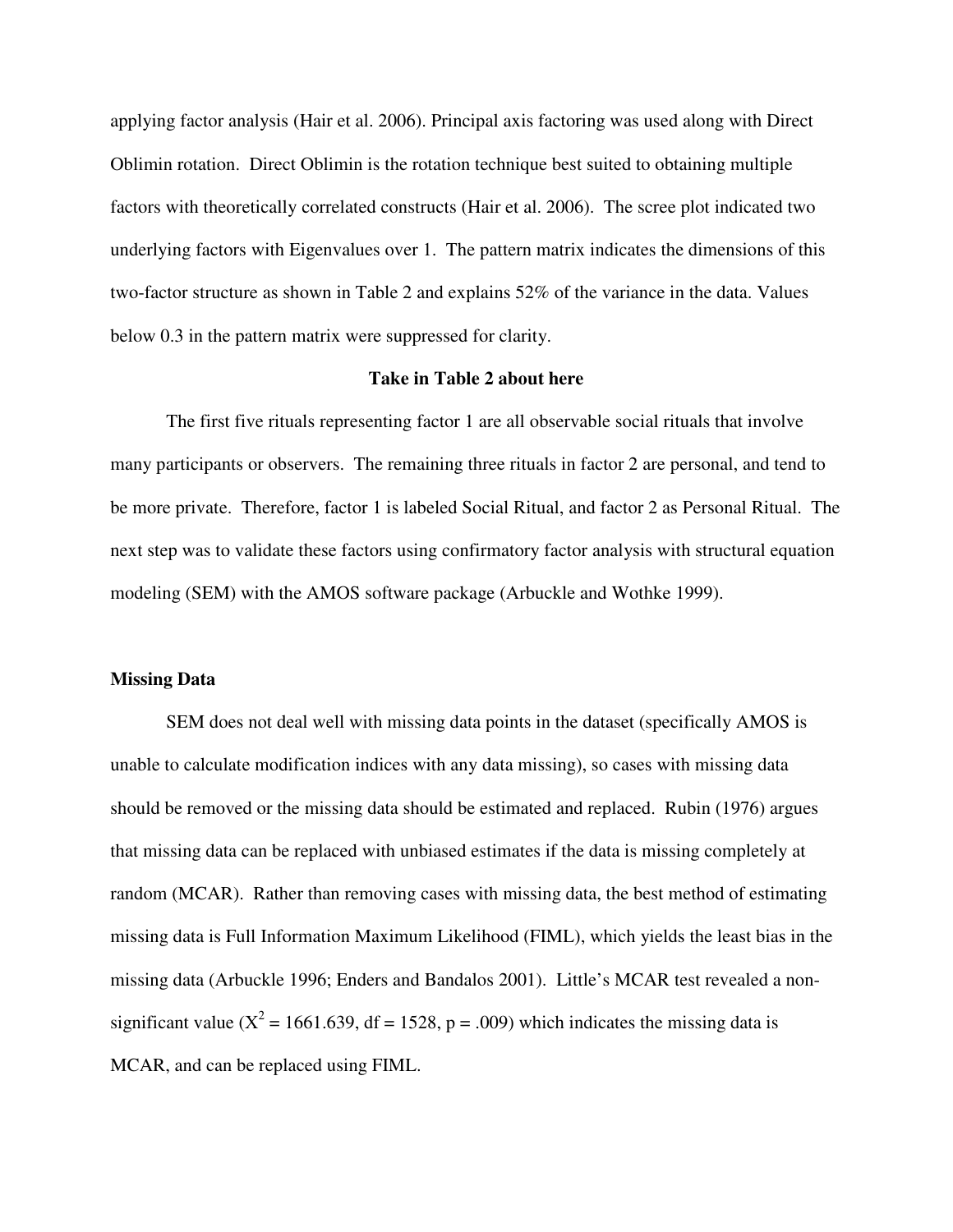# **Fan Ritual Scale CFA**

The items found in the exploratory analysis were entered into the measurement model seen in Figure 2.

#### **Take in Figure 2 about here**

Inspecting the modification indices revealed that error terms e2 and e3 should be covaried to increase model fit. Normally error terms should only be co-varied when it can be explained theoretically. In this case the error terms relate to two items – making/bringing a sign and buying team merchandise. It is plausible to believe that attendees were somewhat confused between these two items as they could have brought a sign from home that they had purchased previously from the team store. It is reasonable to believe that these error terms can be co-varied. The indicators listed in Table 3 show the model to be a good fit for the data (Hair et al. 2006; Hu and Bentler 1999; Schermelleh-Engel and Moosbrugger 2003).

# **Take in Table 3 about here**

Tests for convergent validity show mixed results. Reliability tests using Cronbach's Alpha revealed a value of 0.724 for the Social Ritual scale, and 0.640 for the Personal Ritual scale. While these results are somewhat low, they are acceptable for exploratory work in the social sciences (Churchill 1979; Nunnally 1978). The factor loadings were all significant at  $\alpha =$ 0.01, and ranged from a low of  $r = 0.33$  to a high of  $r = 0.66$  with four of the items below the  $r =$ 0.50 rule of thumb (Hair et al. 2006).

#### **Conclusions**

The results show that sports attendees at AFL games perform two types of rituals on game day: personal rituals such as praying for their favorite team to win, and social rituals such as singing the team song with other members of the audience. This study is the first to define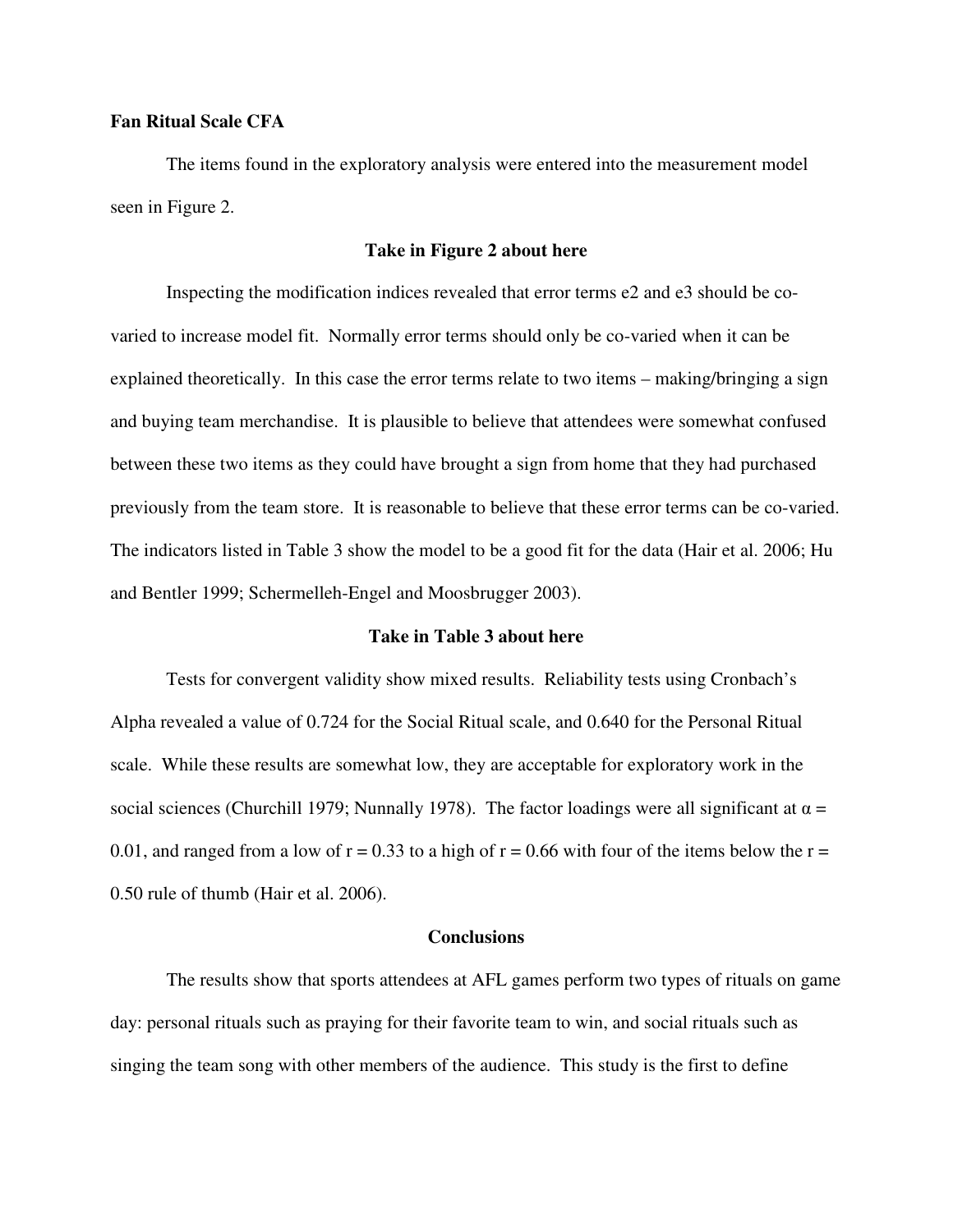consumption rituals, and then generate a scale to measure consumption rituals. This study has taken ritual out of its religious roots into an application in mainstream secular society.

A further theoretical contribution answers Rook's (1985) call for using fresh research constructs to gain a broader perspective on consumption. The scale developed for measuring fan ritual can be used in other sports marketing studies in other countries. The principles underlying the scale development help to generate modified ritual scales for investigating the ritual consumption of other consumer goods and services.

# **Limitations and Future Research**

The scale developed to measure fan ritual in this study simply marks the starting point. It is incomplete, and the mixed results on convergent validity show that it should be refined and then replicated in future studies. If there are common rituals involved with attending varied sporting events around the world, then researchers should incorporate these into subsequent scales. Analysis of the indicators of social ritual suggests social ritual may be multi-dimensional. Perhaps there are mainstream social rituals such as wearing team colors and singing the club song, and more 'hardcore' social rituals such as face painting or making a sign to bring to the game. Concentrating on measuring social rituals alone may help refine this construct.

#### **Marketing Implications**

Holt contends that for the construct of ritual to have real meaning, both the antecedents and consequences of ritual should be described and analysed (Holt 1992), not just the traits of ritual. Since rituals are less amenable to modification or extinction, then investigating the link between ritual behaviour and desirable marketing outcomes such as behavioural loyalty, attitudinal loyalty, commitment, purchase frequency or game attendance is the next obvious step for marketers (Neale 2006). Holt wants to know what leads people to be ritualistic, and what are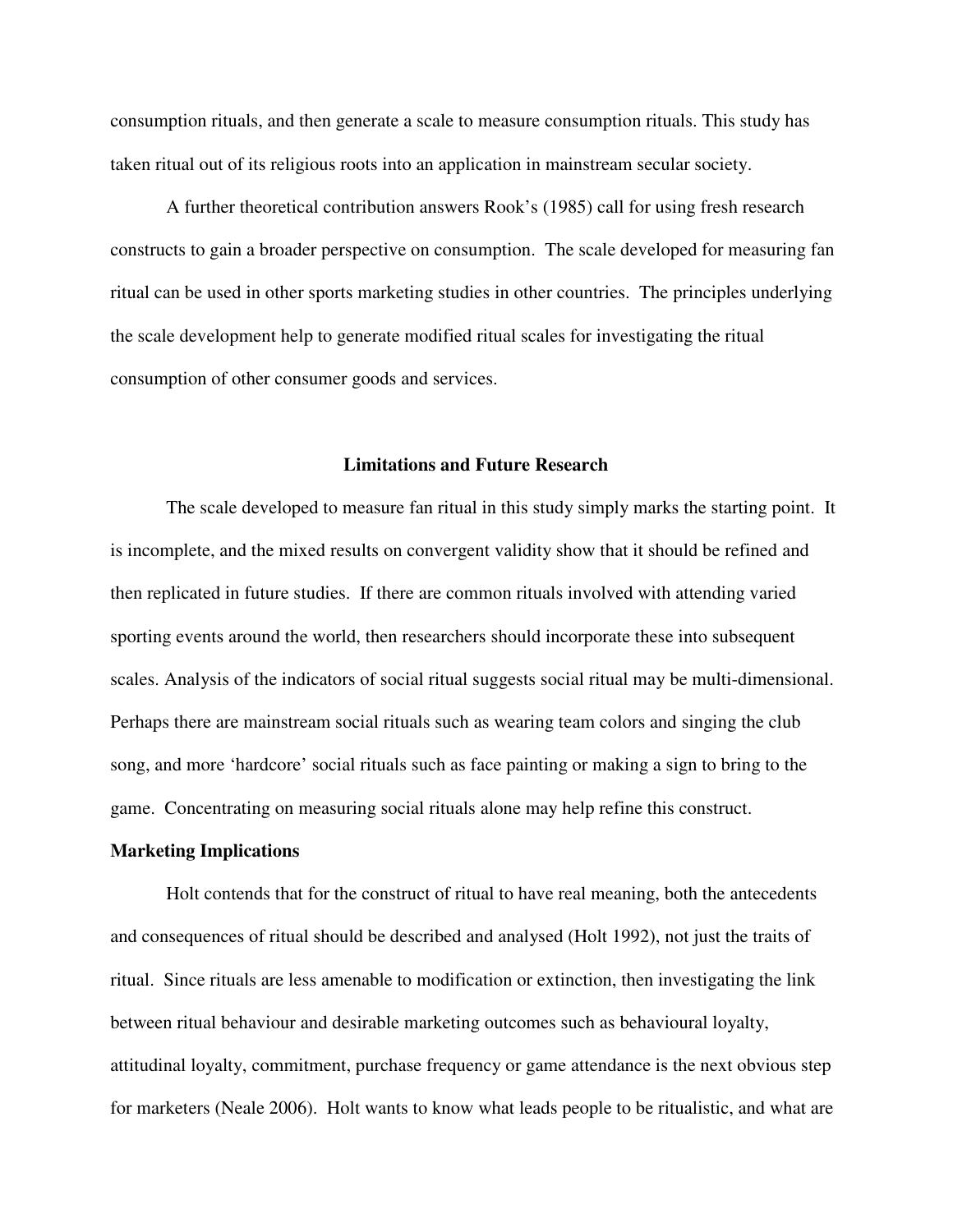the outcomes of ritual behaviour. Can marketers of other products learn from the study of ritual? Obvious services that have close ties with ritualistic behavior such as religion would be an interesting test. Certainly churches, synagogues and mosques are rich with ritual ceremonies, but marketers have also woven rituals into the purchase and usage of some consumer products. For example, the HOGs (Harley Owners Group) meet regularly to socialize and ride their motorcycles together. This is a ritual that Harley Davidson facilitates and encourages with its marketing.

In much the same way that some consumers are more prone to use coupons/vouchers than others (Lichtenstein et al. 1990), an intriguing study would be one that tests whether some people have a higher propensity to be ritualistic than others, and if so, what the antecedent personality characteristics would be. Parker (1984) suggests social rituals are influenced by both physiological and psychological arousal which further broadens the scope of antecedents. Donavan, Carlson and Zimmerman (2005) have begun this process by investigating the personality traits antecedent to identification. They found extraversion, agreeability, need for arousal and materialism to influence need for affiliation, which in turn influences identification. These traits would be a good starting point in examining the personality-ritual link. Mowen (2004) also found a relationship between the personality trait of competitiveness and behaviors related to vicarious achievement such as watching sports. Future researchers can similarly analyze the ties between ritual and cultural background. Mannell (2005) calls for a vigorous examination of the cultural factors that causes differences in leisure consumption.

#### **References**

Arbuckle, James L. (1996), "Full Information Estimation in the Presence of Incomplete Data," in Advanced Structural Equation Modelling: Issues and Techniques, George A. Marcoulides and Randall E. Schumacker, Eds. Mahwah, NJ: Lawrence Erlbaum Associates.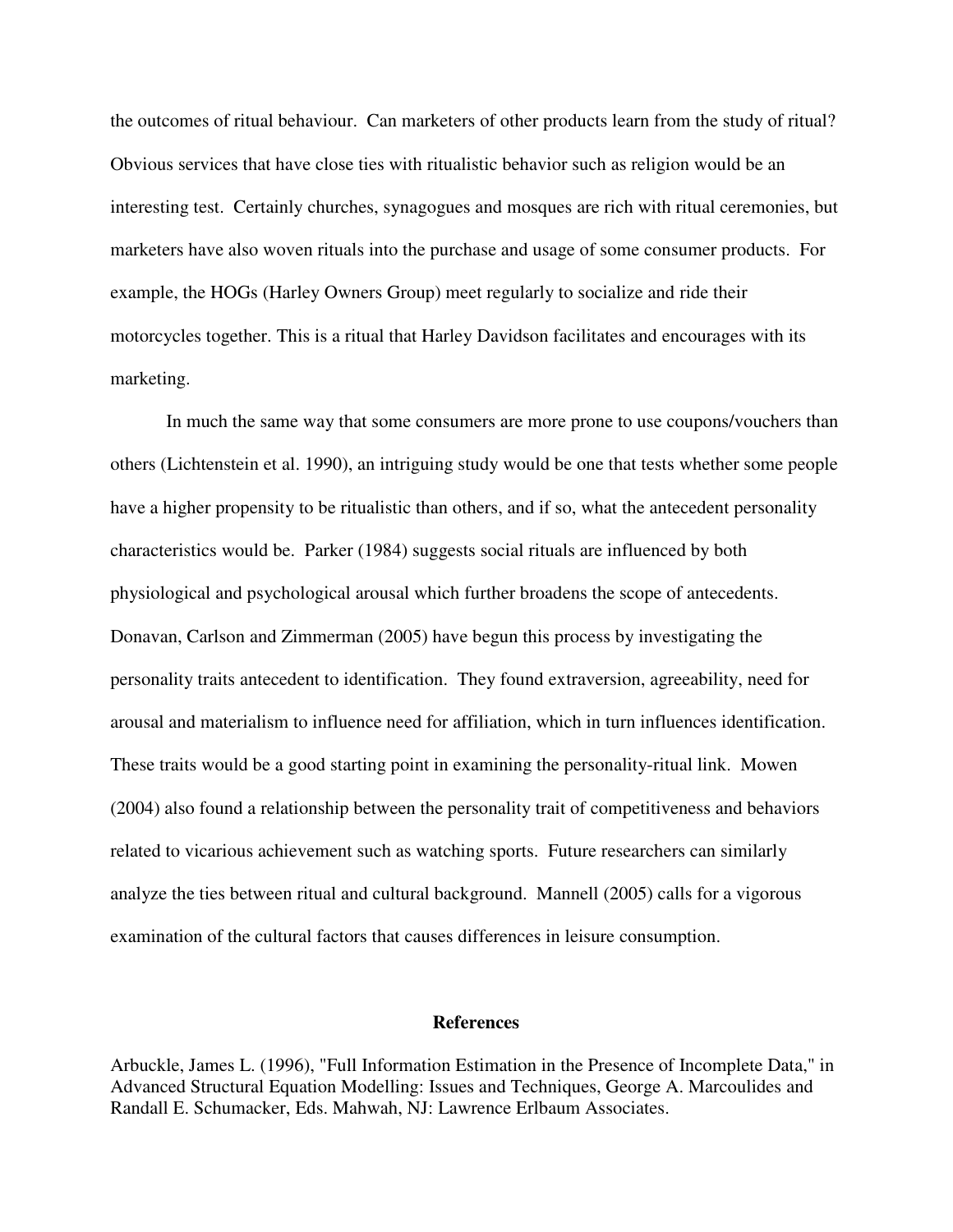Arbuckle, James L. and Werner Wothke (1999), AMOS 4.0 User's Guide. Chicago, IL: SPSS Inc.

Arnould, Eric J. (2001), "Rituals Three Gifts and Why Consumer Researchers Should Care," Advances in Consumer Research, 28, 384-86.

Arnould, Eric J. and Craig J. Thompson (2005), "Consumer Culture Theory (CCT): Twenty Years of Research," Journal of Consumer Research, 31 (March), 868-82.

Banaji, Mahzarin and Deborah Prentice (1994), "The Self in Social Contexts," Annual Review of Psychology, 45 (1), 297-332.

Belk, Russell W., Melanie Wallendorf, and John F. Sherry (1989), "The Sacred and the Profane in Consumer Behavior: Theodicy on the Odyssey," Journal of Consumer Research, 16 (1), 1-38.

Blanchard, Kendall (1988), "Sport and Ritual: A Conceptual Dilemma," Journal of Physical Education, Recreation and Dance, 59 (9), 48-52.

Brady, Diane (2007), "Daily Rituals of the World", (accessed June 11, 2007), [available at http://www.businessweek.com/bwdaily/dnflash/content/may2007/db20070510\_522420.htm?chan =innovation\_branding\_marketing].

Buhrmann, H.G., B. Brown, and M.K. Zaugg (1982), "Superstitious Beliefs and Behavior: A Comparison of Male and Female Basketball Players," Journal of Sport Behavior, 5, 175-85.

Celsi, Richard L. and Jerry C. Olson (1988), "The Role of Involvement in Attention and Comprehension Processes," Journal of Consumer Research, 15 (September), 210-24.

Churchill, Gilbert A. (1979), "A Paradigm for Developing Better Measures of Marketing Constructs," Journal of Marketing Research, XVI (February), 64-73.

Davis-Floyd, Robbie E. (1996), "Ritual in the Hospital: Giving Birth the American Way," in Readings in Ritual Studies, Ronald L. Grimes, Ed. Upper Saddle River, NJ: Prentice Hall.

Donavan, D. Todd, Brad D. Carlson, and Mickey Zimmerman (2005), "The Influence of Personality Traits on Sports Fan Identification," Sport Marketing Quarterly, 14 (1), 31-42.

Driver, Tom F. (1996), "Transformation: The Magic of Ritual," in Readings in Ritual Studies, Ronald L. Grimes, Ed. Upper Saddle River, NJ: Prentice Hall.

Eitzen, D. Stanley (1999), "American Sport at Century's End," Vital Speeches of the Day, 65 (6), 189-91.

Enders, Craig K. and Deborah L. Bandalos (2001), "The Relative Performance of Full Information Maximum Likelihood Estimation for Missing Data in Structural Equation Models," Structural Equation Modelling, 8 (3), 430-57.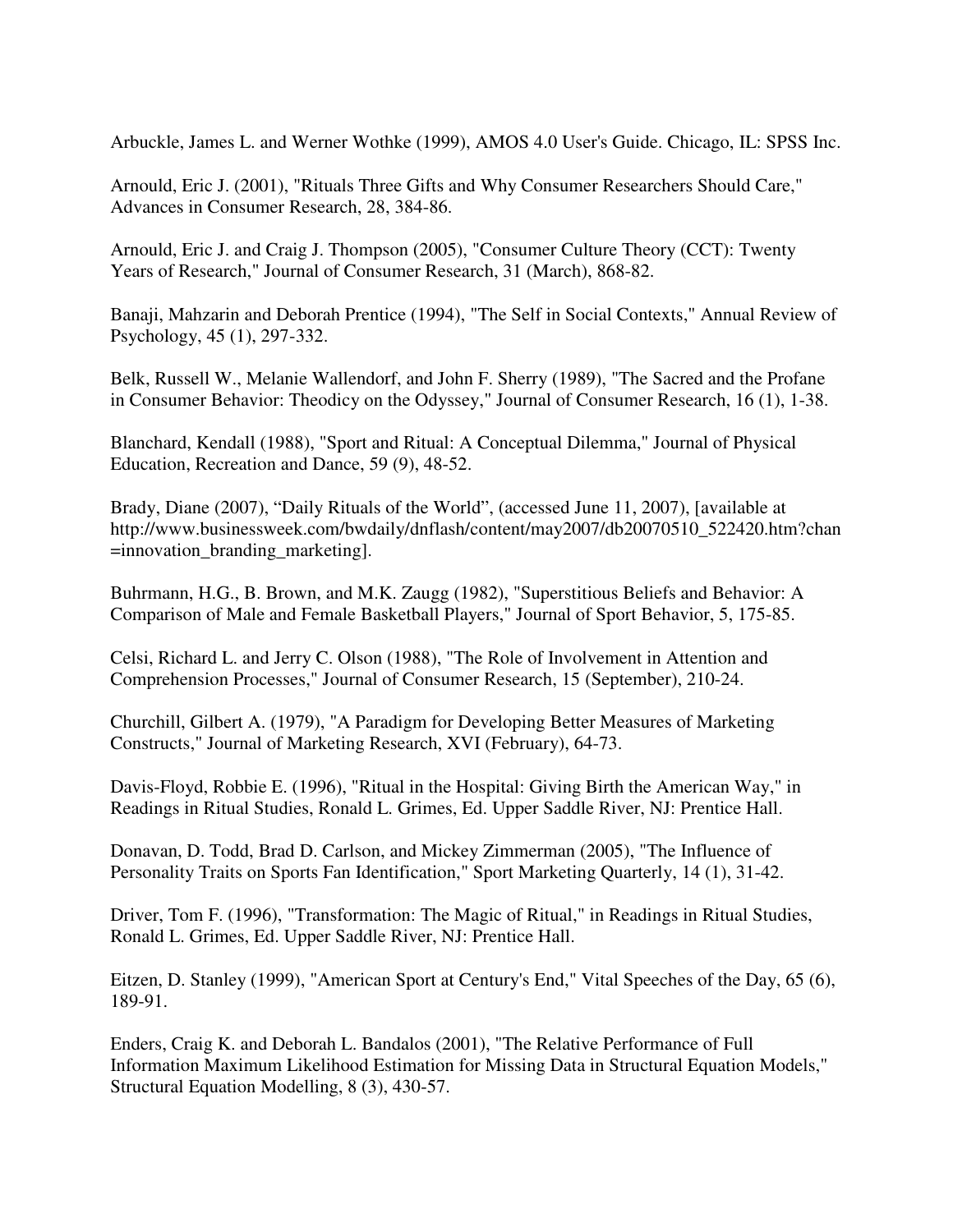Frey, James H. and D. Stanley Eitzen (1991), "Sport and Society," Annual Review of Sociology, 17, 503-22.

Gainer, Brenda (1995), "Ritual and Relationships: Interpersonal Influences on Shared Consumption," Journal of Business Research, 32 (2), 253-60.

Gibson, Heather, Cynthia Willming, and Andrew Holdnak (2002), ""We're Gators...Not Just Gator Fans": Serious Leisure and University of Florida Football," Journal of Leisure Research, 34 (4), 397-425.

Grimes, Ronald L. (1996), "Introduction," in Readings in Ritual Studies, Ronald L. Grimes, Ed. Upper Saddle River, NJ: Prentice Hall.

Hair, Joseph F., William C. Black, Barry J. Babin, Rolph E. Anderson, and Ronald L. Tatham (2006), Multivariate Data Analysis (6 ed.). Upper Saddle River, NJ: Pearson Education International.

Holt, Douglas B. (1992), "Examining the Descriptive Value of "Ritual" in Consumer Behavior: A View From the Field," Advances in Consumer Research, 19 (1), 213-18.

Hu, L. and Peter M. Bentler (1999), "Cutoff Criteria for Fit Indexes in Covariance Structure Analysis: Conventional Criteria Versus New Alternatives," Structural Equation Modelling, 6 (1), 1-56.

Ibrahim, Hilmi (1988), "The Nature of Ritual," Journal of Physical Education, Recreation and Dance, 59 (9), 25-28.

James, Jeffrey D., G. Steven Breezeel, and Stephen Ross (2001), "A Two-Stage Study of the Reasons to Begin and Continue Tailgating," Sport Marketing Quarterly, 10 (4), 212-22.

Jarvis, Cheryl Burke, Scott B. Mackenzie, and Phillip M. Podsakoff (2003), "A Critical Review of Construct Indicators and Measurement Model Misspecification in Marketing and Consumer Research.," Journal of Consumer Research, 30 (2), 199-218.

Kertzer, David I. (1988), Ritual, Politics and Power. New Haven, CT: Yale University Press.

La Fontaine, Jean (1985), Initiation. Harmondsworth G.B.: Penguin Books.

Lichtenstein, Donald R., Richard G. Netemeyer, and Scot Burton (1990), "Distinguishing Coupon Proneness from Value Consciousness: An Acquisition-Transaction Utility Theory Perspective," Journal of Marketing, 54 (July), 54-67.

Malley, Brian and Justin Barrett (2003), "Can Ritual Form be Predicted From Religious Belief? A Test of the Lawson-McCauley Hypotheses," Journal of Ritual Studies, 17 (2), 1-14.

Mannell, Roger C. (2005), "Comments on the Paper by Walker, Deng and Dieser," Journal of Leisure Research, 37 (1), 100-05.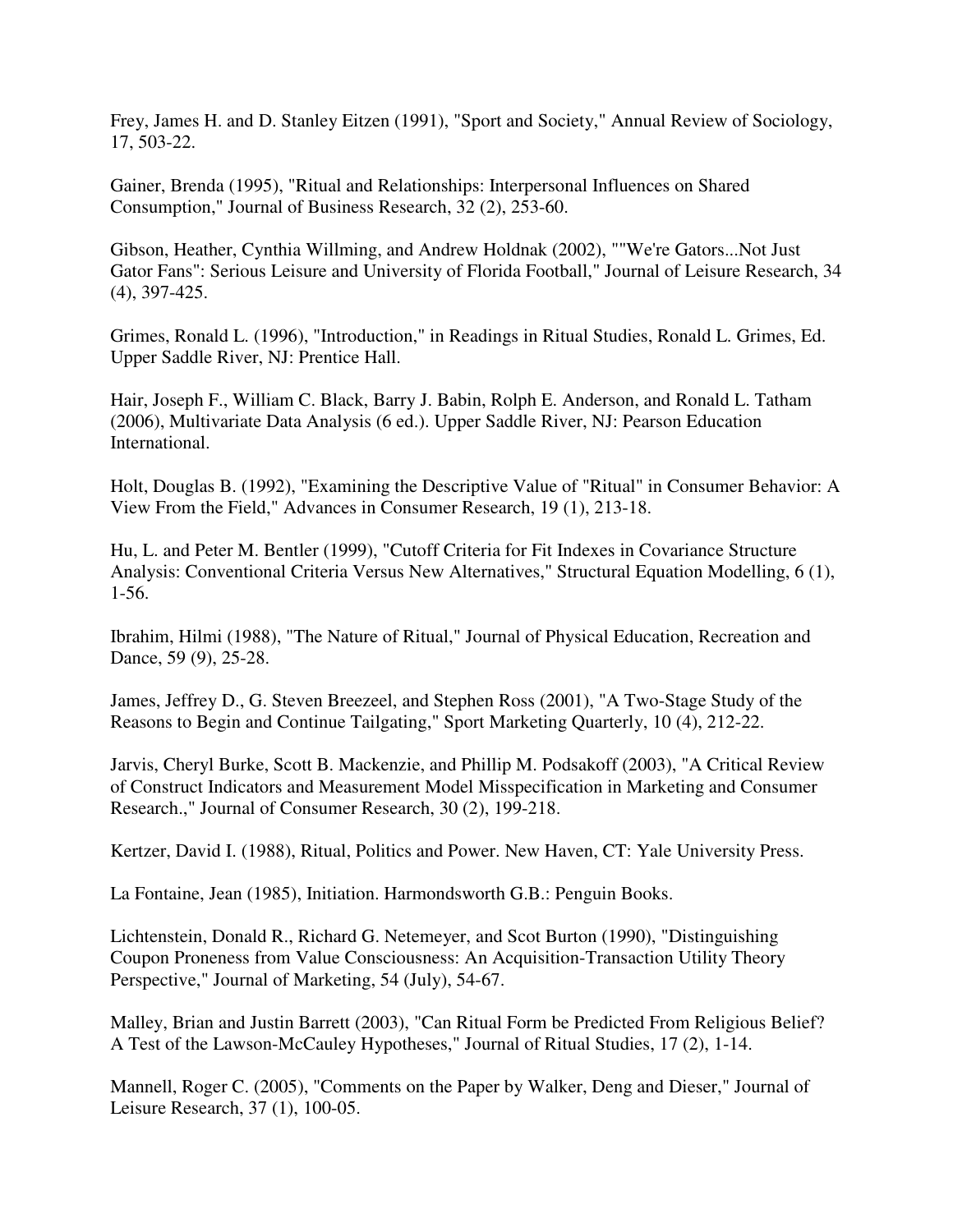Marshall, Douglas A. (2002), "Behavior, Belonging, and Belief: A Theory of Ritual Practice," Socialogical Theory, 20 (3), 360-80.

Meenaghan, Tony and Paul O'Sullivan (1999), "Playpower - Sports Meets Marketing," European Journal of Marketing, 33 (3/4), 241-49.

Megalogenis, George (2004), "Sydney Women Punt League - Without Dogs' Help," in The Australian. 2nd ed. Sydney.

Moore, Sally F. and Barbara Myerhoff (1977), "Introduction: Secular Ritual: Forms and Meanings," in Secular Ritual, Sally F. Moore and Barbara Myerhoff, Eds. Assen: Van Gorcum.

Mowen, John C. (2004), "Exploring the Trait of Competitiveness and Its Consumer Behavior Consequences," Journal of Consumer Psychology, 14 (1&2), 52-63.

Neale, Lawrence G. (2006), "Towards a Better Understanding of Uncommon Loyalty: An Application in Sport," Unpublished Doctoral Dissertation, The University of Western Australia.

Nunnally, Jum C. (1978), Psychometric Theory (2 ed.). New York: McGraw Hill.

Otnes, Cele, C and Linda M. Scott (1996), "Something Old, Something New: Exploring the Interaction Between Ritual and Advertising," The Journal of Advertising, XXV (1), 33-50.

Park, Cheol (1999), "The Influence of the Consumption Ritualization on Buying Behaviors," Vol. 2005: Department of Distribution Management, DongEui University.

Parker, Seymour (1984), "Cultural Rules, Rituals, and Behavior Regulation," American Anthropologist, 86 (3), 584-600.

Pitts, Brenda G. and David K. Stotlar (2002), Fundamentals of Sport Marketing (2 ed.). Morgantown, WV: Fitness Information Technology.

Rappaport, Roy A. (1996), "The Obvious Aspects of Ritual," in Readings in Ritual Studies, Ronald L. Grimes, Ed. Upper Saddle River, NJ: Prentice Hall.

---- (1999), Ritual and Religion in the Making of Humanity. Cambridge: Cambridge University Press.

Rook, Dennis (1985), "The Ritual Dimension of Consumer Behaviour," Journal of Consumer Research, 12 (December), 251-64.

Rubin, Donald B. (1976), "Inference and Missing Data," Biometrika, 63 (3), 581-92.

Schermelleh-Engel, Karin and Helfried Moosbrugger (2003), "Evaluating the Fit of Structural Equation Models: Tests of Significance and Descriptive Goodness-of-Fit Measures," Methods of Psychological Research Online, 8 (2), 23-74.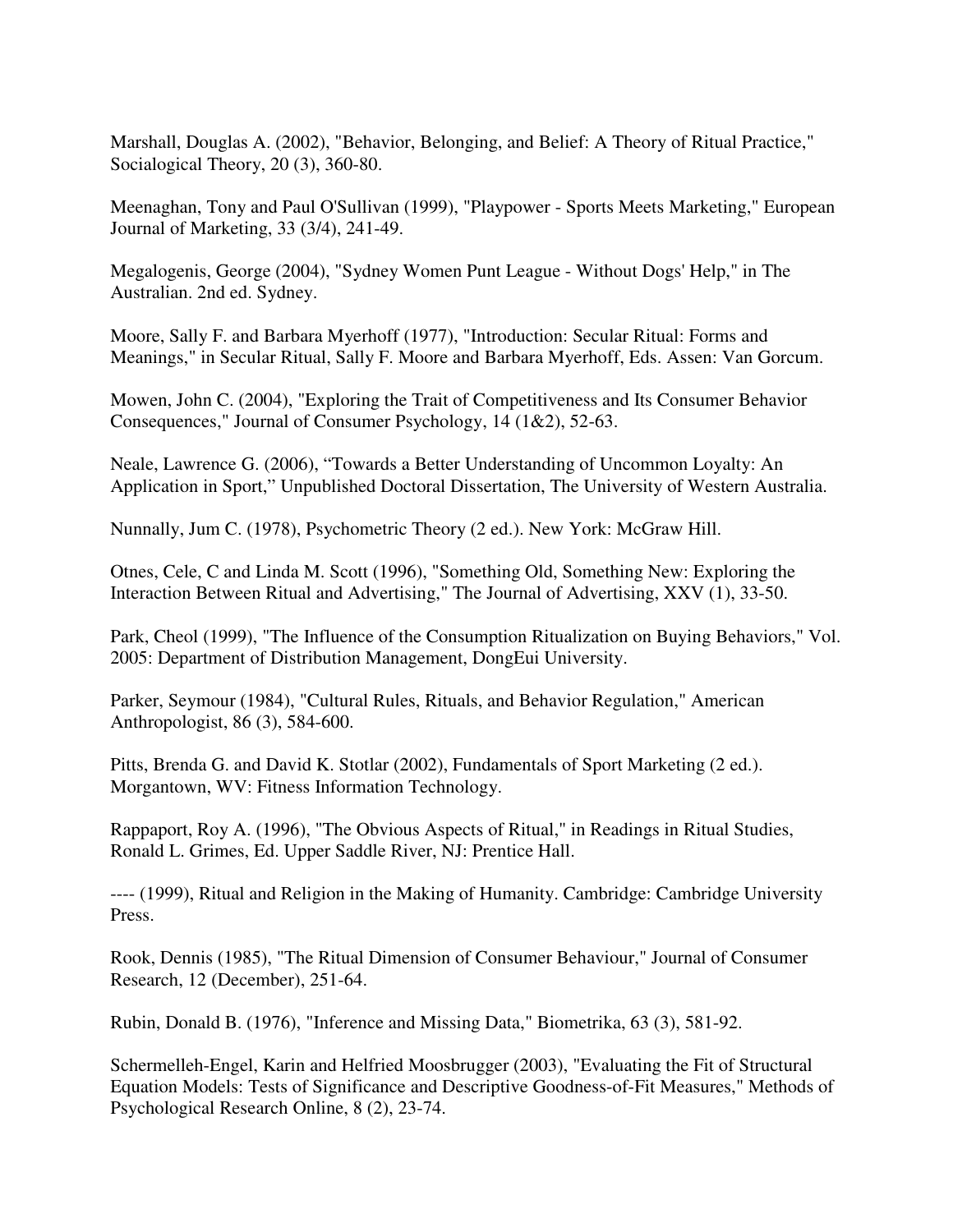Tajfel, Henry and J.C. Turner (1985), "The Social Identity Theory of Intergroup Behavior," in Psychology of Intergroup Relations, S. Worchel and W.G. Austin, Eds. 2nd ed. Chicago: Nelson-Hall.

Tetreault, Mary A. S. and Robert E. Kleine (1990), "Ritual, Ritualized Behavior, and Habit: Refinements and Extensions of the Consumption Ritual Construct," Advances in Consumer Research, 17, 31-38.

Treise, Debbie, Joyce M. Wolburg, and Cele Otnes, C (1999), "Understanding the "Social Gifts" of Drinking Rituals: An Alternative Framework for PSA Developers," Journal of Advertising, 28 (2), 17-31.

Turner, Victor W. (1969), The Ritual Process: Structure and Anti-Structure. London: Routledge and Kegan Paul.

Warner, W. Lloyd (1959), The Living and the Dead: A Study of the Symbolic Life of Americans. New Haven CT: Yale University Press.

Watson, Burton (1967), Basic Writings of Mu Tzu, Hsun Tzu and Han Fei Tzu. New York: Columbia University Press.

Wilson, Monica (1954), "Nyakyusa Ritual and Symbolism," American Anthropologist, 56 (2), 228-41.

Winn, Peter A. (1996), "Legal Ritual," in Readings in Ritual Studies, Ronald L. Grimes, Ed. Upper Saddle River, NJ: Prentice Hall.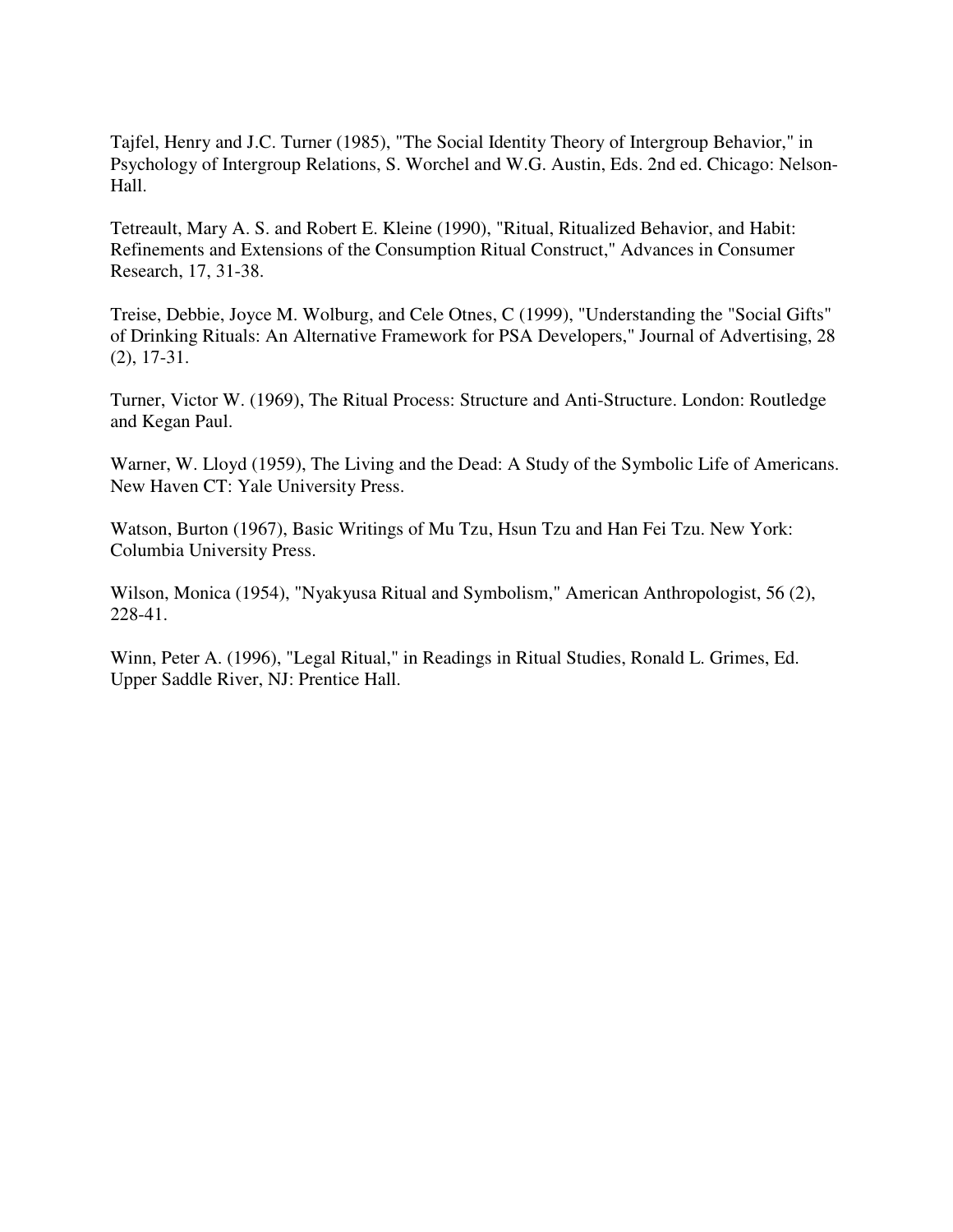



**Table 1: List of Game Day Rituals** 

 $\blacksquare$ 

Rituals

| $\mathbf{1}$ | Paint/decorate body                         |
|--------------|---------------------------------------------|
| 2            | Make/buy sign                               |
| 3            | Purchase team merchandise                   |
| 4            | Wear team colors                            |
| 5            | Wear any part of official uniform           |
| 6            | Sing team song/national anthem              |
| 7            | Social event/tailgate                       |
| 8            | Argue with/shout at attendees               |
| 9            | Argue with/shout at players                 |
| 10           | Argue with/shout at umpires                 |
| 11           | Participate at halftime/fulltime            |
| 12           | Expose part of your body you normally would |
| 13           | Physically fight with other attendees       |
| 14           | Wear a visible lucky charm                  |
| 15           | Wear a lucky charm that cannot be seen      |
| 16           | Pray for team success                       |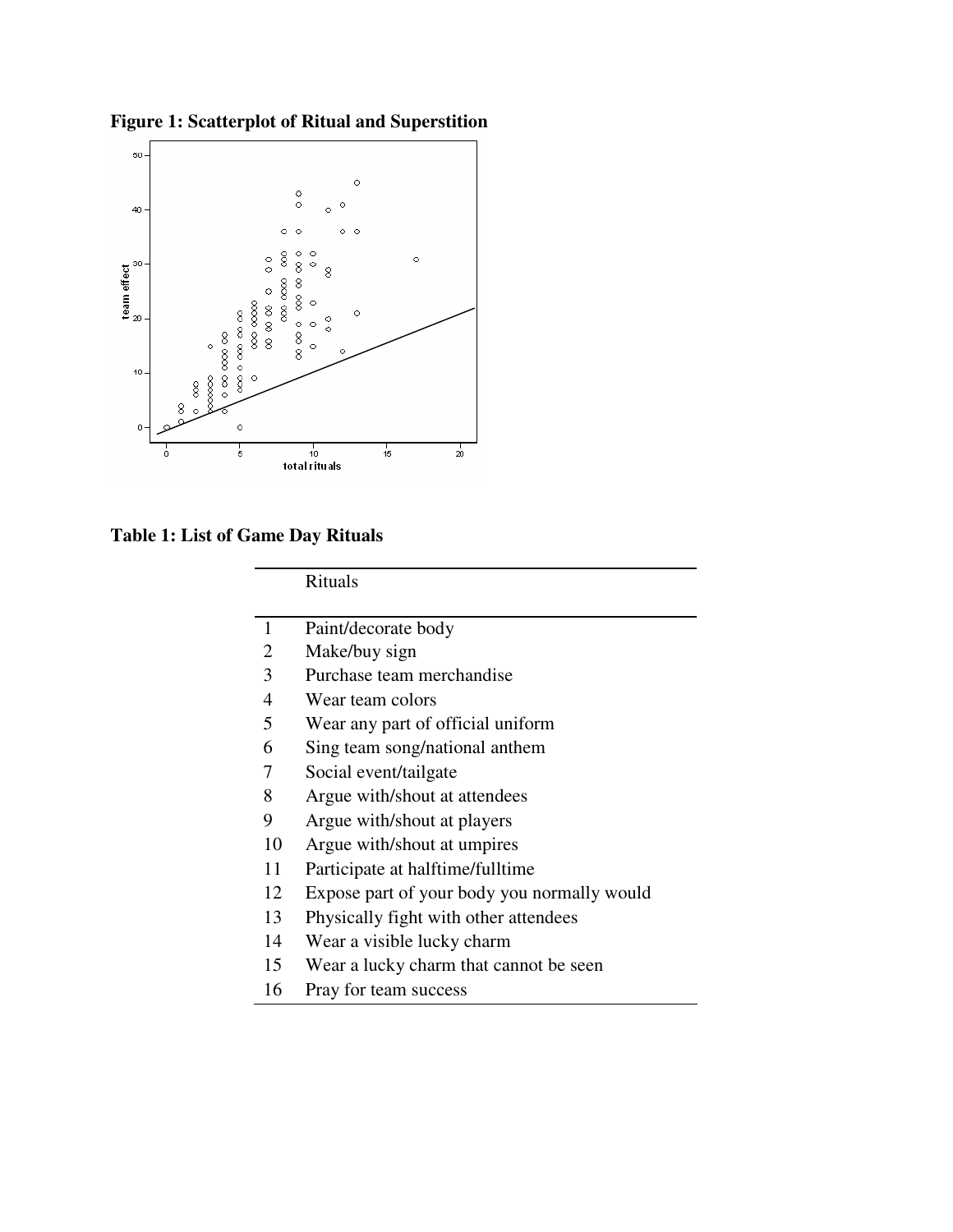# **Table 2: Pattern Matrix Structure**

|                              |       | Factor 1 Factor 2 |
|------------------------------|-------|-------------------|
| Sing Team Song               | 0.685 |                   |
| Wear Team Colors             | 0.667 |                   |
| Buy Merchandise              | 0.586 |                   |
| Make Sign                    | 0.529 |                   |
| Paint Face/Body              | 0.470 |                   |
| Wear Visible Lucky Charm     |       | 0.659             |
| Wear Non-visible Lucky Charm |       | 0.636             |
| <b>Pray for Team Success</b> |       | 0.542             |

# **Figure 2: CFA Model for Fan Ritual**